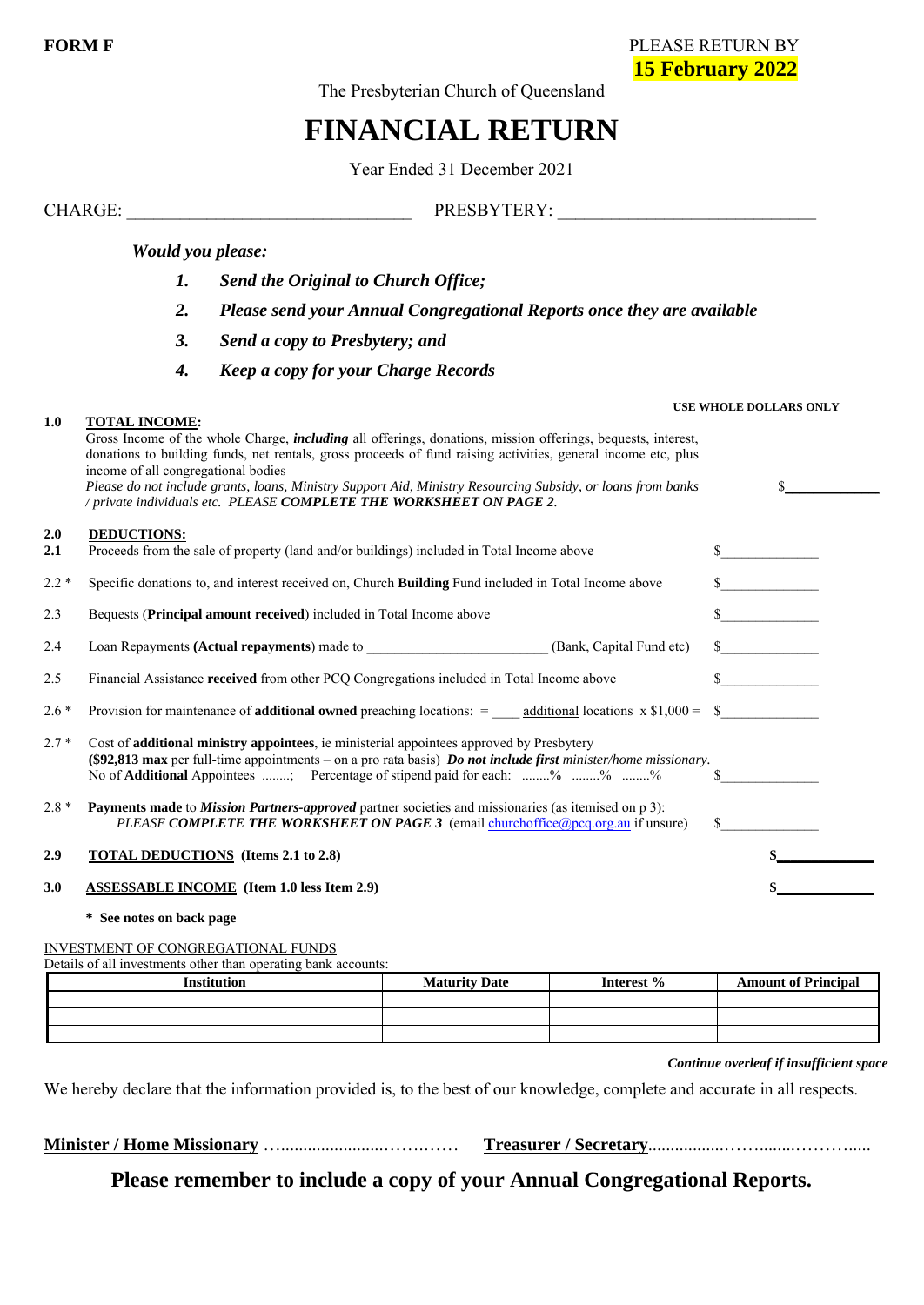#### INCOME CALCULATION WORKSHEET

|                        | <b>Gross Receipts</b> | <b>LESS</b>          | <b>LESS</b>           | <b>TOTAL INCOME</b>   |
|------------------------|-----------------------|----------------------|-----------------------|-----------------------|
| <b>CHURCH BANK</b>     | (excluding opening    | transfers from other | other allowable       | to be                 |
| <b>ACCOUNT</b>         | bank balance)         | Church accounts      | exclusions            | declared              |
|                        |                       |                      | (please detail below) |                       |
| Committee of           |                       |                      |                       |                       |
| Management             |                       |                      |                       |                       |
|                        |                       |                      |                       |                       |
|                        |                       |                      |                       |                       |
| <b>Building Fund</b>   |                       |                      |                       |                       |
|                        |                       |                      |                       |                       |
| Investments            |                       |                      |                       |                       |
|                        |                       |                      |                       |                       |
|                        |                       |                      |                       |                       |
|                        |                       |                      |                       |                       |
| <b>Other Accounts:</b> |                       |                      |                       |                       |
| <b>PWA</b>             |                       |                      |                       |                       |
|                        |                       |                      |                       |                       |
| Sunday School          |                       |                      |                       |                       |
|                        |                       |                      |                       |                       |
| Youth Ministry         |                       |                      |                       |                       |
|                        |                       |                      |                       |                       |
| Camps                  |                       |                      |                       |                       |
|                        |                       |                      |                       |                       |
| <b>Mission Account</b> |                       |                      |                       |                       |
|                        |                       |                      |                       |                       |
| Other<br>Organisations |                       |                      |                       |                       |
|                        |                       |                      |                       |                       |
|                        |                       |                      |                       |                       |
|                        |                       |                      |                       |                       |
|                        |                       |                      |                       |                       |
|                        |                       |                      |                       |                       |
|                        |                       |                      |                       |                       |
|                        |                       |                      |                       |                       |
|                        |                       |                      |                       |                       |
| <b>TOTAL</b>           |                       |                      |                       | $\boldsymbol{\theta}$ |

**Transfer to 1.0 on front page**

#### **Other Allowable exclusions:**

GST refunds and any reimbursements of expenses should be shown under this item.

**Must be itemised below to be allowed.** (Use separate page if required.)

**………………………………………………………………………………………………………………………………… ………………………………………………………………………………………………………………………………… ………………………………………………………………………………………………………………………………… ………………………………………………………………………………………………………………………………… ………………………………………………………………………………………………………………………………… ………………………………………………………………………………………………………………………………… ………………………………………………………………………………………………………………………………… ………………………………………………………………………………………………………………………………… ………………………………………………………………………………………………………………………………… …………………………………………………………………………………………………………………………………**

It is not possible to cover all circumstances in this Return. If you believe you have a situation that warrants special consideration, please email the details to **[churchoffice@pcq.org.au](mailto:churchoffice@pcq.org.au)** for consideration.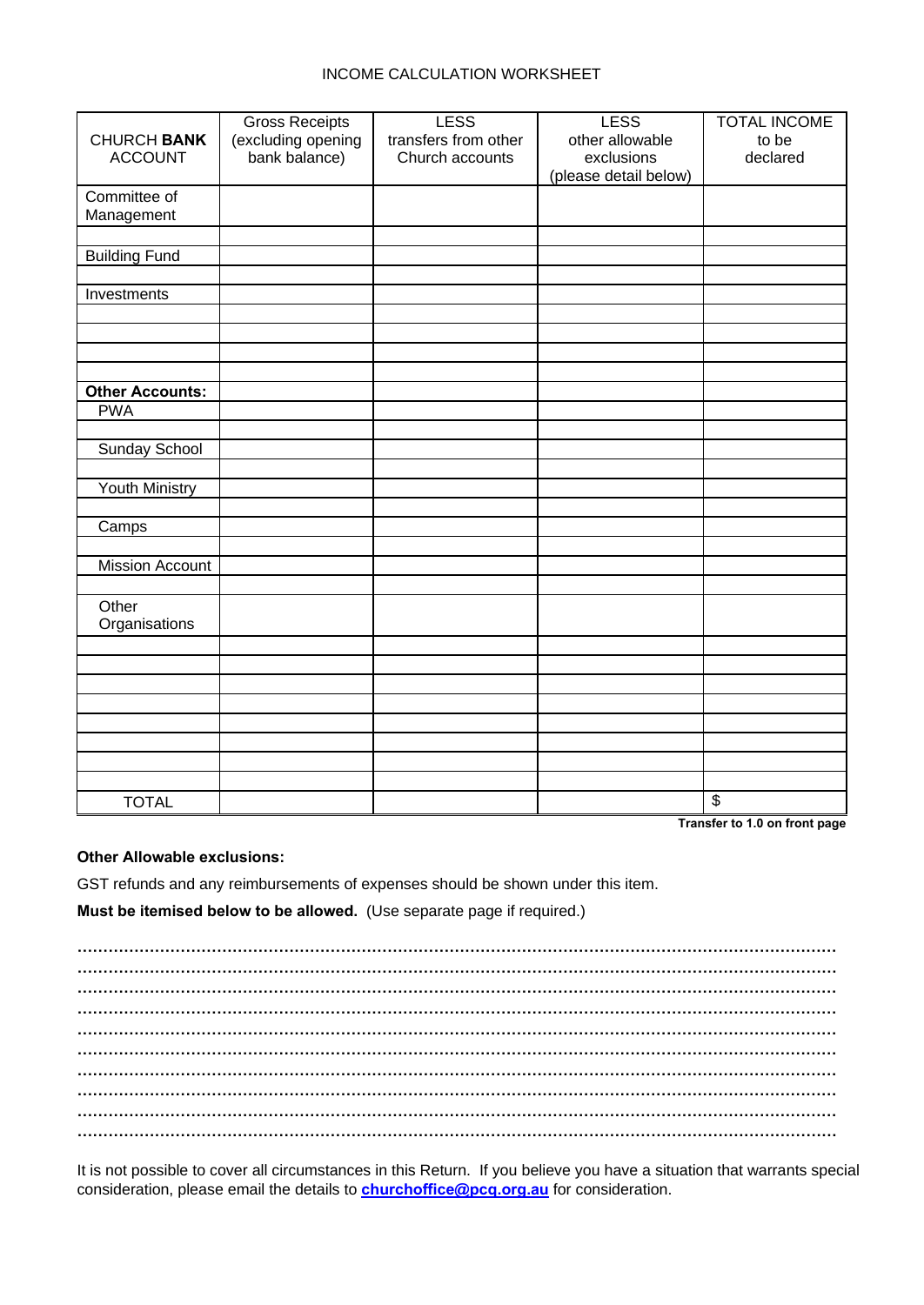# MISSIONS ACTIVITY WORKSHEET

| <b>Partner Society or Missionary</b>                    | <b>Amount</b>                               | <b>Where paid</b><br>from<br>(eg CoM etc) |                                  |
|---------------------------------------------------------|---------------------------------------------|-------------------------------------------|----------------------------------|
| PCQ Committees - incl PresCare (please provide details) |                                             |                                           |                                  |
| <b>APWM</b>                                             | Nathan & Tomoko Stewart                     |                                           |                                  |
| <b>APWM Associates</b>                                  | lan & Norma McIver                          |                                           |                                  |
| PresAid                                                 |                                             |                                           |                                  |
| <b>PIM</b>                                              |                                             |                                           |                                  |
| Aboriginal Evang Fellowship                             |                                             |                                           |                                  |
| <b>ACROSS</b>                                           |                                             |                                           |                                  |
| <b>AFES</b>                                             |                                             |                                           |                                  |
| African Inland Mission Int                              |                                             |                                           |                                  |
| <b>AIM</b>                                              |                                             |                                           |                                  |
| Asian Outreach International                            |                                             |                                           |                                  |
| <b>Barnabas Fund</b>                                    |                                             |                                           |                                  |
| <b>Chinese Christian Mission</b>                        |                                             |                                           |                                  |
| Christian Literature Crusade                            |                                             |                                           |                                  |
| Christian National Evang                                | Incl Partners International                 |                                           |                                  |
| <b>Christian Synergy Centre</b>                         |                                             |                                           |                                  |
| Christian Witness to Israel                             |                                             |                                           |                                  |
| <b>Church Missionary Society</b>                        | Adam & Helane Ramsay                        |                                           |                                  |
| <b>Crossroad Bible Institute</b>                        |                                             |                                           |                                  |
| European Christian Mission                              |                                             |                                           |                                  |
| <b>Evangelical Reformed Church</b>                      | Myanmar                                     |                                           |                                  |
| <b>Global Aid Network</b>                               |                                             |                                           |                                  |
| Global Recordings Network Australia                     |                                             |                                           |                                  |
| <b>HCJB World Radio</b>                                 |                                             |                                           |                                  |
| Indian Reformed Fellowship                              | Richard & Ann Wilson                        |                                           |                                  |
| Int Inst for Christian Studies                          |                                             |                                           |                                  |
| International China Concern                             |                                             |                                           |                                  |
| <b>International Teams</b>                              | Linda Whitehouse                            |                                           |                                  |
| Interserve                                              | Nicky Stock; Daniel & Rachael<br>Djamaludin |                                           |                                  |
| Leprosy Mission                                         |                                             |                                           |                                  |
| <b>MERF</b>                                             |                                             |                                           |                                  |
| Middle East Christian Outreach                          |                                             |                                           |                                  |
| <b>Mission Aviation Fellowship</b>                      |                                             |                                           |                                  |
| Navigators                                              |                                             |                                           |                                  |
| <b>OAC Ministries</b>                                   |                                             |                                           |                                  |
| <b>OMF</b> International                                | Alex & Tracey Banks; J & R A                |                                           |                                  |
| <b>Operation Mobilisation</b>                           | JB                                          |                                           |                                  |
| <b>Operation Mobilisation Ships</b>                     | J B                                         |                                           |                                  |
| <b>ORBUS</b>                                            | Christian NGO in Malawi                     |                                           |                                  |
| Pioneers of Australia                                   |                                             |                                           |                                  |
| Power for Change (Campus Crusade)                       | Jako & Jessie Schwartz                      |                                           |                                  |
| Presbyt Church of Japan                                 |                                             |                                           |                                  |
| Presbyt Church of Vanuatu<br><b>ReachAcross</b>         |                                             |                                           |                                  |
| <b>Scripture Union</b>                                  |                                             |                                           |                                  |
| <b>SEWAH</b>                                            |                                             |                                           |                                  |
| <b>SIM</b>                                              | Chandra Smith; Robert Handicott;            |                                           |                                  |
|                                                         | R W.                                        |                                           |                                  |
| <b>Tahlee Ministries</b>                                |                                             |                                           |                                  |
| <b>Uhakika Christian Education Trust</b>                | John & Kay Rowse                            |                                           |                                  |
| <b>United Aborigines Mission</b>                        |                                             |                                           |                                  |
| <b>WEC</b> International                                | Ian & Christine Case                        |                                           |                                  |
| Worldshare                                              |                                             |                                           |                                  |
| Wycliffe (incl SIL)                                     | Keith & Kathleen Benn; Keith &              |                                           |                                  |
|                                                         | Elspeth Campbell.                           |                                           |                                  |
| <b>TOTAL</b>                                            |                                             | \$                                        | Transfer to 2.8<br>on front page |